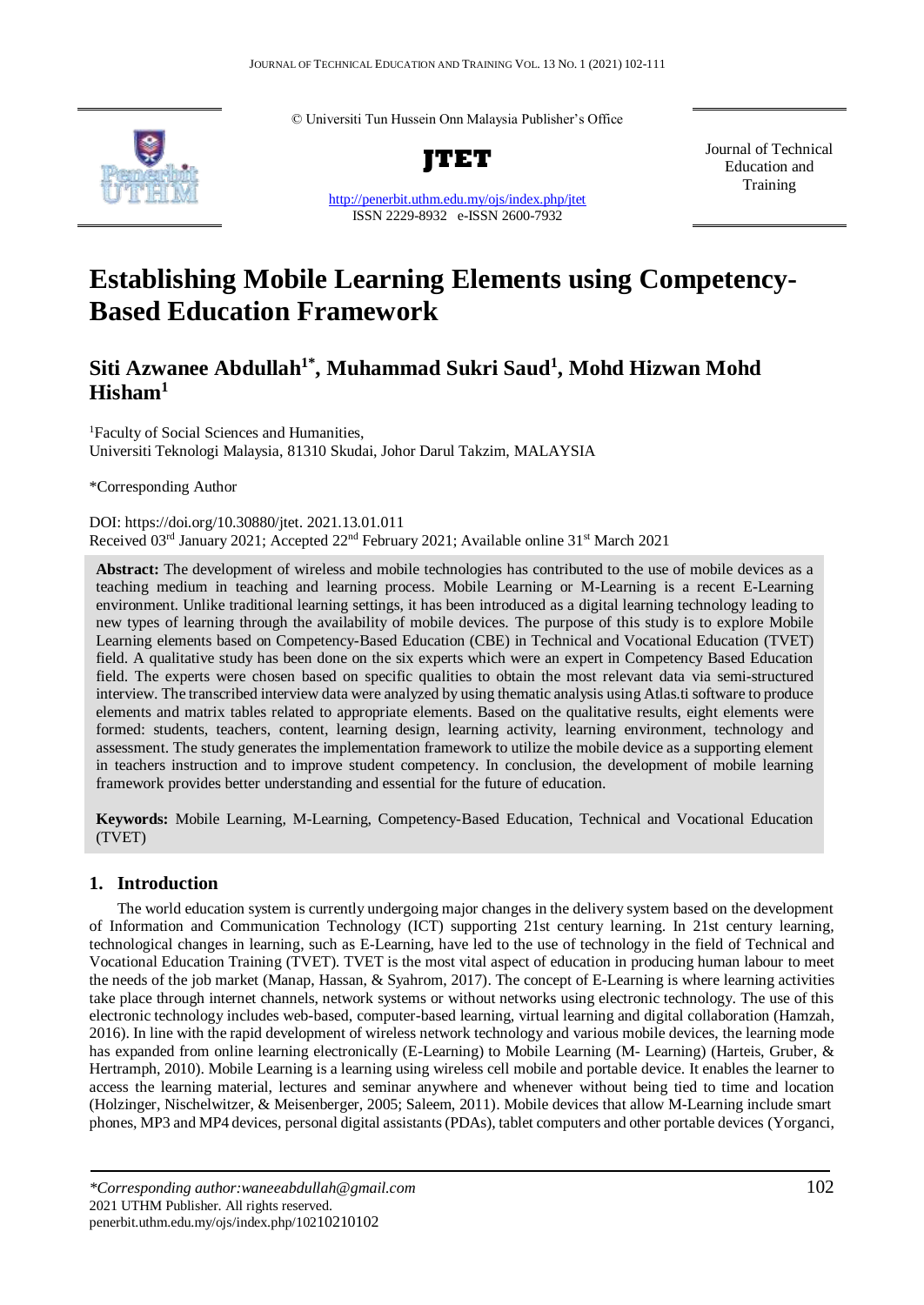2017). The use of this mobile technology is not intended to replace the role of teachers as the main source of teaching materials, but it is about creating a significant learning experience and creating a new learning environment that can help in preparing the students in building knowledge and master the skills for the future.

Nowadays, in line with technological development, skilled labour is very important. To produce skilled workforce, the teachers are required to apply various strategy in teaching to produce quality graduates (Manap et al., 2017). TVET aims to increase the supply of skilled human capital through the delivery of quality training programs to ensure students are competent in the knowledge, skills and attitudes or values needed to succeed in work environment (Abd Rahman & Mohd Hashim, 2011b; Anane, 2013). In addition, the concept of competence is the ability to perform tasks in the workplace (Rahman, Hanafi, Mukhtar, & Ahmad, 2014). In order to produce skilled, flexible, and easily trained manpower, teachers must strengthen the delivery of training and develop teaching methods from conventional to 21<sup>st</sup> century pedagogy (Hassan, Ibrahim, & Yaakub, 2018; Ismail et al., 2018). One of the method are by implement mobile learning (Azmi, Mat Noor, and Mohamed, 2017) that will gives a positive impact to TVET students by giving them a higher chance of being accepted to work and quickly adapting to real work situations. The transition from conventional learning system to holistic learning is expected to improve the quality of teaching programs in technical and vocational educational institutions. Competency-Based Education (CBE) is a leading paradigm for innovating technical and vocational education and training today. Competency-Based Education (CBE) is a structured approach to targeted learning and assessment towards achieving certain results.

CBE goals is to prepare students effectively for real workplaces, which means that the acquisition of competences takes into account the requirements of companies and industry (DeiBinger, 2005). Besides that, the self-paced and flexible structure of CBET programs encourage learners to become responsible for their individual learning process. CBET is an approach that very suitable for training in Technical and Vocational Education (TVE) because it emphasize on the curriculum focused on the acquisition of employable and lifelong skills (Ayonmike, Okwelle, & Okeke, 2014). Learning outside the classroom gives students the opportunity to learn authentically through real work. this becomes a challenge to teachers as teachers face difficulties in providing real learning experiences to students (Guthrie, Harris, Simons, & Karmel, 2009). (Sturing, Biemans, Mulder, & de Bruijn, 2011) highlighted ten principle of CBE which are (1) The study programme is based on core tasks, working processes and competences (the qualification profile), (2) complex vocational core problems are central (3) Learning activities take place in different concrete, meaningful vocational situations, (4) Knowledge, skills and attitudes are integrated in learning and assessment processes (5) Learning activities take place in different authentic situations (6) Students are stimulated to take responsibility for and reflect on their own learning (7) The study programme is structured in such a way that the students increasingly self-steer their learning (8) The study programme is flexible (9) The guidance is adjusted to the learning needs of the students and (10) In the study programme attention is paid to learning, career and citizenship competences.

Besides that, wworkplace experience learning is important component in CBE because it affords the students the chance to put into practice in a real work situation what he/she has been taught in order to perfect his/her competences (Anane, 2013). The learner's skills, knowledge and understanding against the standards (occupational standards) laid down for a particular unit are measured (Ayonmike et al., 2014). CBE also emphasis on student-centred approach with a small class sizes to enable CBE effectively implemented. The estimated number of students in a class to implement the CBE approach is 16 to 20 people. However, it was found that there is a large number of students in the classes (Kanyonga, Mtana, & Wendt, 2019). As a result, it required skilful and creative teachers with relevant training to deliver CBE to fulfil the demand. This is difficult because the teachers are low qualified and not skilled (Anane, 2013; Rahman et al., 2014; Tambwe, 2019). On the other hand, the teachers prefer to use traditional approach and use the simplest learning resources such as handout, lecture/talk or sometimes no sheets provided (Khamsang, Methapatara, & Sintanakul, 2018). Due to poor instructional methods, it leads to the declination of the quality of TVET graduates (Kiadese, 2011) and lack of actual work experience among students (Maina, Kahando, & Maina, 2016).

The integration of mobile learning with competency-based education approach is one of the new alternatives, which can be implemented in technical and vocational education. This integration model is needed to ensure the quality of teaching and learning that will benefit the students and at the same time diversify alternative methods to improve student performance in TVET (Irwan Mahazir, Norazah, Rosseni, Azwin Arif, & Ridzwan, 2015). In this study, the integration of mobile learning and competency-based education is defined as a learning model using mobile device as a learning medium to enhanced student competency based on elements in Competency based education approach. The focus of this research is how to integrate mobile learning and competency-based education to be implemented to diversify teaching approaches and increase student competency. Therefore, this study aims to explore the elements that need to be considered to implement Mobile Learning based on Competency-Based Education.

#### **2. Methodology**

#### **2.1 Research Design**

The researcher uses qualitative research in this study to understand the situation or phenomenon studied in depth. The design of this study is qualitative in nature involving case studies. Researcher uses qualitative study because it helped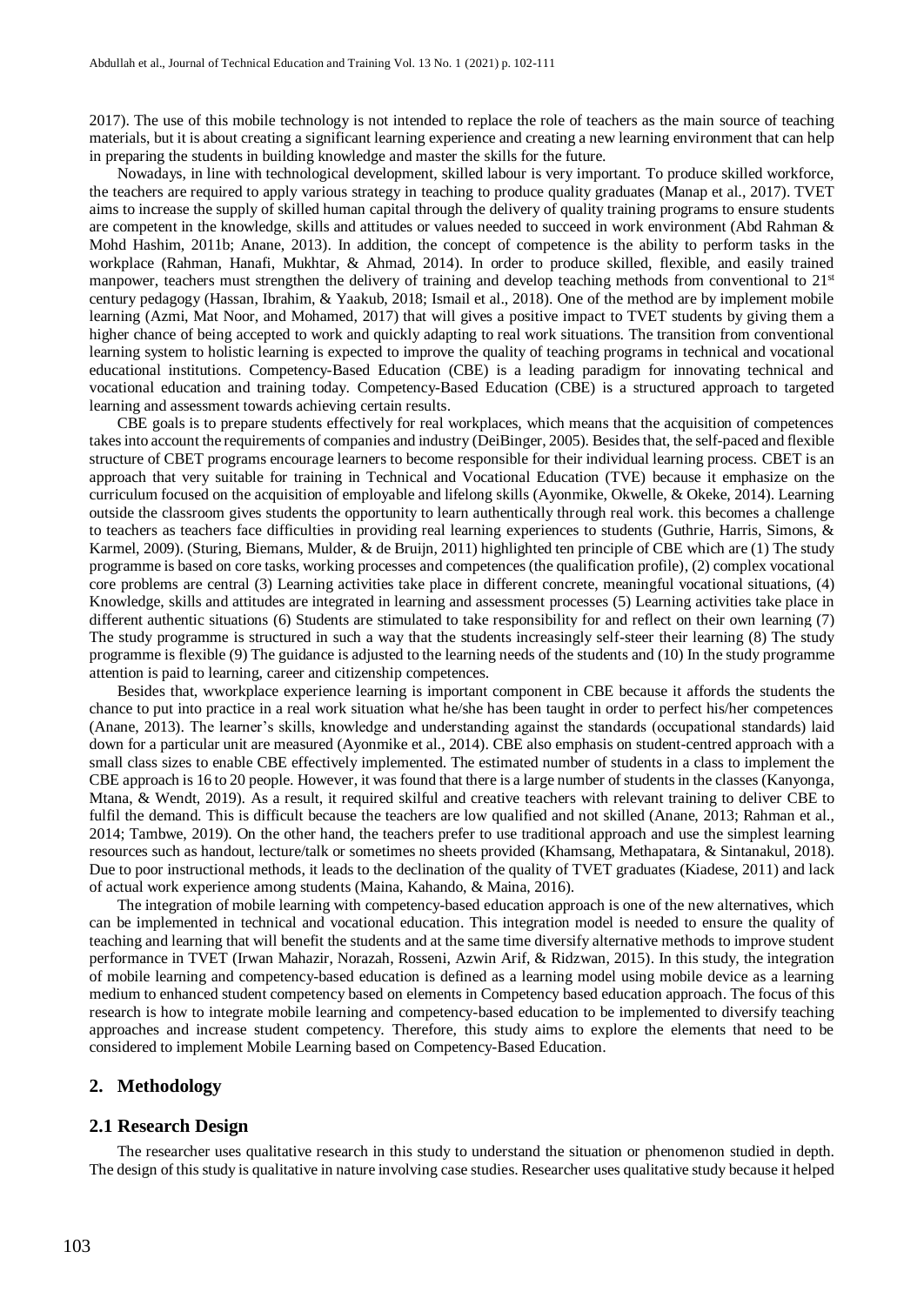the researcher to gather information in understanding informants' perspectives on their lives, experiences, or situations in detailed (Majid, Othman, Mohamad, Lim, & Yusof, 2017; Taylor, Bogdan, & DeVault, 2016). Case studies are usually conducted because researcher is interested in exploring, interpreting, and gaining an in-depth understanding of the case (Creswell, 2012; Othman Lebar, 2018). Thus, this study focuses on the researcher's goal to explore significant factors in the implementation of M-Learning based on Competency Based Education. An interview were conducted as data collection technique. According to Ryan, Coughlan, and Cronin (2009), interview is a flexible and useful method of collecting data and is especially appropriate for collecting information on participants experiences, belief and behaviors. In this study, the researcher used a semi-structured interview by preparing questions, recording and writing the answers given by the respondents to find out the elements related to the implementation of M-Learning. The researcher interviewed the respondents by asking open-ended questions and give respondents the freedom to express their responses. Expected answers are not provided and all possible answers from respondents are accepted. This format allows the researcher to respond to the situation at hand, to the emerging worldview of the respondent, and to new ideas on the topic (Merriam, 2009).

The data was collected through semi-structured interviews lasted from 20 to 40 minutes on average conducted by the researcher from August 10, 2020 to September 9, 2020 over face to face and online video conferencing due to nationwide lockdown arising out of the outbreak of COVID-19. The semi-structured interviews that have been conducted involving a panel of six experts using an interview protocol as the instrument.

#### **2.2 Sampling and Data Collection**

The samples for data collection in this study were obtained using purposeful sampling method. According to Etikan (2017) and Sharma (2017), the purposive sampling method is a sampling techniques that rely on the judgment of the researcher as to who will provide the best information to succeed for the objectives study. Six respondents have been chosen for a specific purpose by using purposive sampling. According to Cohen, Manion and Morrison (2018), purposive sampling is used in order to access 'knowledgeable people', in other words, those who have in-depth knowledge about particular issues. There are two criteria to select study participants. First, they have at least five years of experience in technical and vocational education. Secondly, they are directly involved in improving student skills through competencybased education approach. According to Berliner (2004), in the field of education, individuals with more than five years of experience in their specific field can be referred as an expert. Full explanation was given to the respondents regarding the nature of the research and the format of the interview and researcher has obtained expert consent before the interview started. While interviewing, the respondents were probed a question in order to collect detailed information and gain a deeper understanding of the context. The interviews were audio taped, transcribed and interpreted. Thematic analysis was used for identifying, analyzing and reporting patterns in the data. The data was analyzed by extracting elements or generalizations from evidence and organizing data to present a coherent, consistent picture (Neuman, 2014).

#### **3. Data Analysis**

#### **3.1 Background and Context**

The respondents consisted of 4 males and 2 females. Each of them was selected from Institution 1, Institution 2, Institution 3, and Institution 4, while two of them were from Institution 5. Three of them are Associate Professor, two are Senior Lecturers and one is the Head of a Department. They are lecturers with experiences in teaching and working in Higher Education Institution and Skills Training Centre in Malaysia associated with TVET implementation and instructions based on Competency-Based Education. All respondents  $(N = 6)$  are individuals who are directly involved in Technical and Vocational Education field. Table 1 presents the demographic of the interviewed respondents:

| Table 1 - Deniveraphics of filter viewed respondents |        |                      |                                |                    |                   |
|------------------------------------------------------|--------|----------------------|--------------------------------|--------------------|-------------------|
| Participant                                          | Gender | <b>Academic</b>      | <b>Position</b>                | <b>Institution</b> | <b>Teaching</b>   |
| code                                                 |        | <b>Qualification</b> |                                |                    | <b>Experience</b> |
| TB/S1                                                | Male   | Doctorate            | Senior Lecturer                | Institution 1      | 21 years          |
| TB/S2                                                | Female | Master               | Head of Department             | Institution 2      | 21 years          |
|                                                      |        |                      | Electronic and Multimedia Unit |                    |                   |
| TB/S3                                                | Male   | Doctorate            | Associate Professor            | Institution 3      | 34 years          |
| TB/S4                                                | Male   | Doctorate            | Associate Professor            | Institution 4      | 21 years          |
| TB/S5                                                | Male   | Doctorate            | Senior Lecturer                | Institution 5      | 12 years          |
| TB/S6                                                | Female | Doctorate            | <b>Associate Professor</b>     | Institution 5      | 22 years          |

| Table 1 - Demographics of interviewed respondents |  |  |  |  |  |
|---------------------------------------------------|--|--|--|--|--|
|---------------------------------------------------|--|--|--|--|--|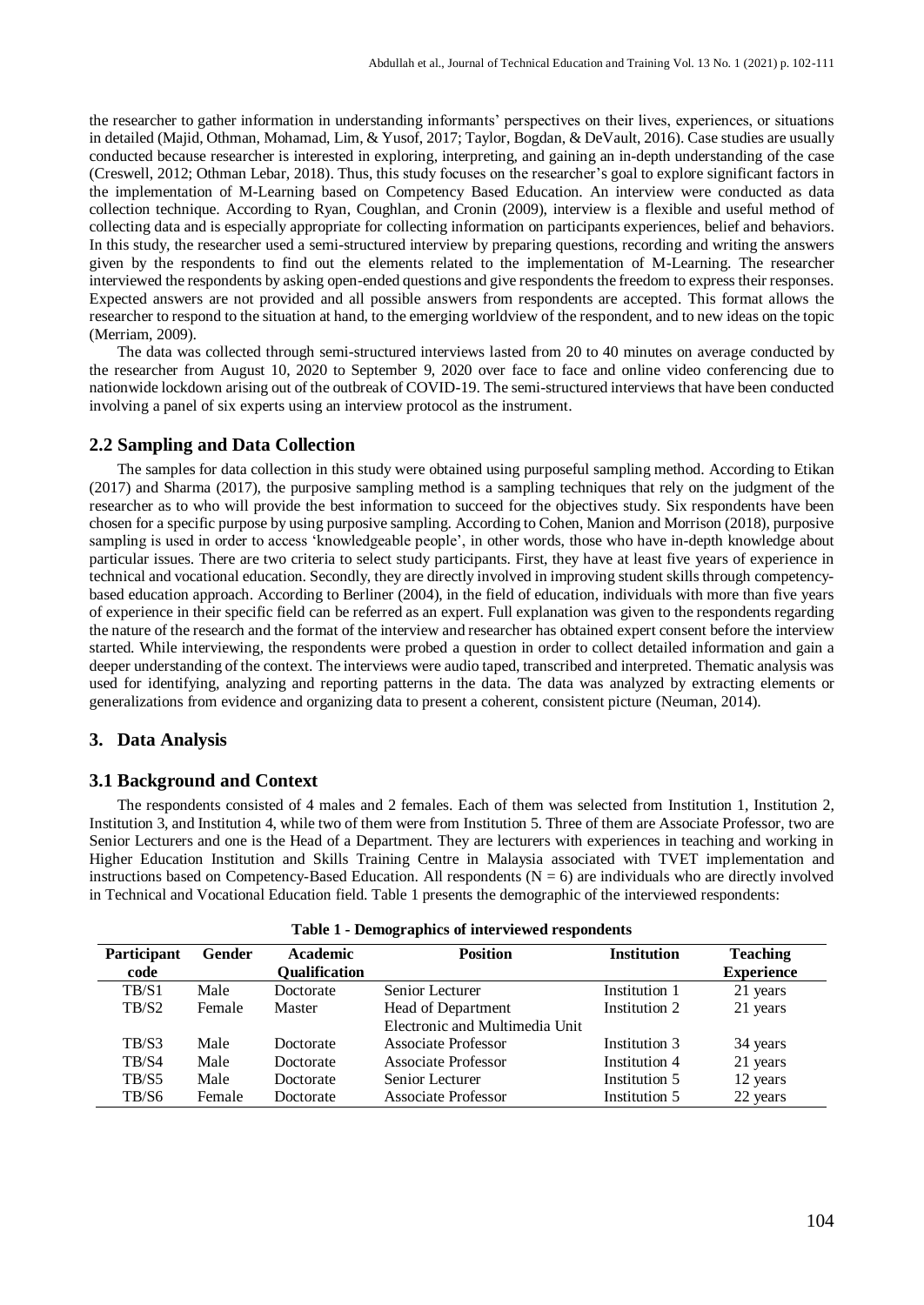#### **3.2 Elements to Implement Mobile Learning based on Competency-Based Education**

From the thematic analysis, eight elements were formed. There are students, teachers, content, learning environment, technology, assessment, learning design and learning acitivity. Direct quotations are used to explain these elements. The results of interviews related to the implementation of M-Learning based on Competency-Based Education are shown in Table 2:

| <b>Elements</b> | <b>Indicator</b>                  | TB/S1 | <b>TB/S2</b> | <b>TB/S3</b> | <b>TB/S4</b> | <b>TB/S5</b> | <b>TB/S6</b> |
|-----------------|-----------------------------------|-------|--------------|--------------|--------------|--------------|--------------|
| <b>Students</b> | <b>Students Readiness</b>         |       |              |              |              |              |              |
|                 | <b>Students Diversity</b>         |       |              |              |              |              |              |
|                 | <b>Students Characteristic</b>    |       |              |              |              |              |              |
|                 | <b>Students Role</b>              |       |              |              |              |              |              |
| Teachers        | Teachers role as Material         |       |              |              |              |              |              |
|                 | Provider                          |       |              |              |              |              |              |
|                 | Teachers role as a Material       |       |              |              |              |              |              |
|                 | Designer                          |       |              |              |              |              |              |
|                 | Teachers role as Planner          |       |              |              |              |              |              |
|                 | Teachers role as Facilitator      |       |              |              |              |              |              |
|                 | <b>Teachers Readiness</b>         |       |              |              |              |              |              |
|                 | Teachers role as Evaluator        |       |              |              |              |              |              |
|                 | <b>Teachers Characteristics</b>   |       |              |              |              |              |              |
| Content         | <b>Content Design</b>             |       |              |              |              |              |              |
|                 | <b>Content Selection</b>          |       |              |              |              |              |              |
|                 | <b>Content Arrangement</b>        |       |              |              |              |              |              |
| Learning Design | Learning Objective                |       |              |              |              |              |              |
|                 | <b>Teaching Activity</b>          |       |              |              |              |              |              |
|                 | <b>Student-Centred Strategy</b>   |       |              |              |              |              |              |
|                 | Materials-Centred strategy        |       |              |              |              |              |              |
| Learning        | Activity selection                |       |              |              |              |              |              |
| Activity        | Learning interaction              |       |              |              |              |              |              |
|                 | Assessment activity               |       |              |              |              |              |              |
| Learning        | Learning Situation                |       |              |              |              |              |              |
| Environment     | <b>System Support</b>             |       |              |              |              |              |              |
|                 | <b>Learning Materials</b>         |       |              |              |              |              |              |
| Technology      | Mobile Device Hardware            |       |              |              |              |              |              |
|                 | Specification                     |       |              |              |              |              |              |
|                 | Mobile Learning Software          |       |              |              |              |              |              |
|                 | Mobile Learning                   |       |              |              |              |              |              |
|                 | Infrastructure                    |       |              |              |              |              |              |
| Assessment      | <b>Assessment Characteristics</b> |       |              |              |              |              |              |
|                 | <b>Formative Assessment</b>       |       |              |              |              |              |              |
|                 | <b>Summative Assessment</b>       |       |              |              |              |              |              |

|  | Table 2 - Elements and indicator formed from interviewed respondents |  |  |  |
|--|----------------------------------------------------------------------|--|--|--|
|--|----------------------------------------------------------------------|--|--|--|

Firstly, the researcher discovered that the indicators which formed the element of 'students', consist of students' readiness, diversity, characteristic and role.

*"…..when I give a task, the student can do the task regardless of time or regardless of the level of speed to complete it*" (TB/S1)

*"For me, the skills that the student needs to have are the skills of using Mobile Learning itself"* (TB/S4)

*"context we look at the characteristics of the student, then how they wants to use the mobile"* (TB/S1)

*It can cause a person to learn independently, self-directed, and self-reliance learning. Students explore on their own"* (TB/S3)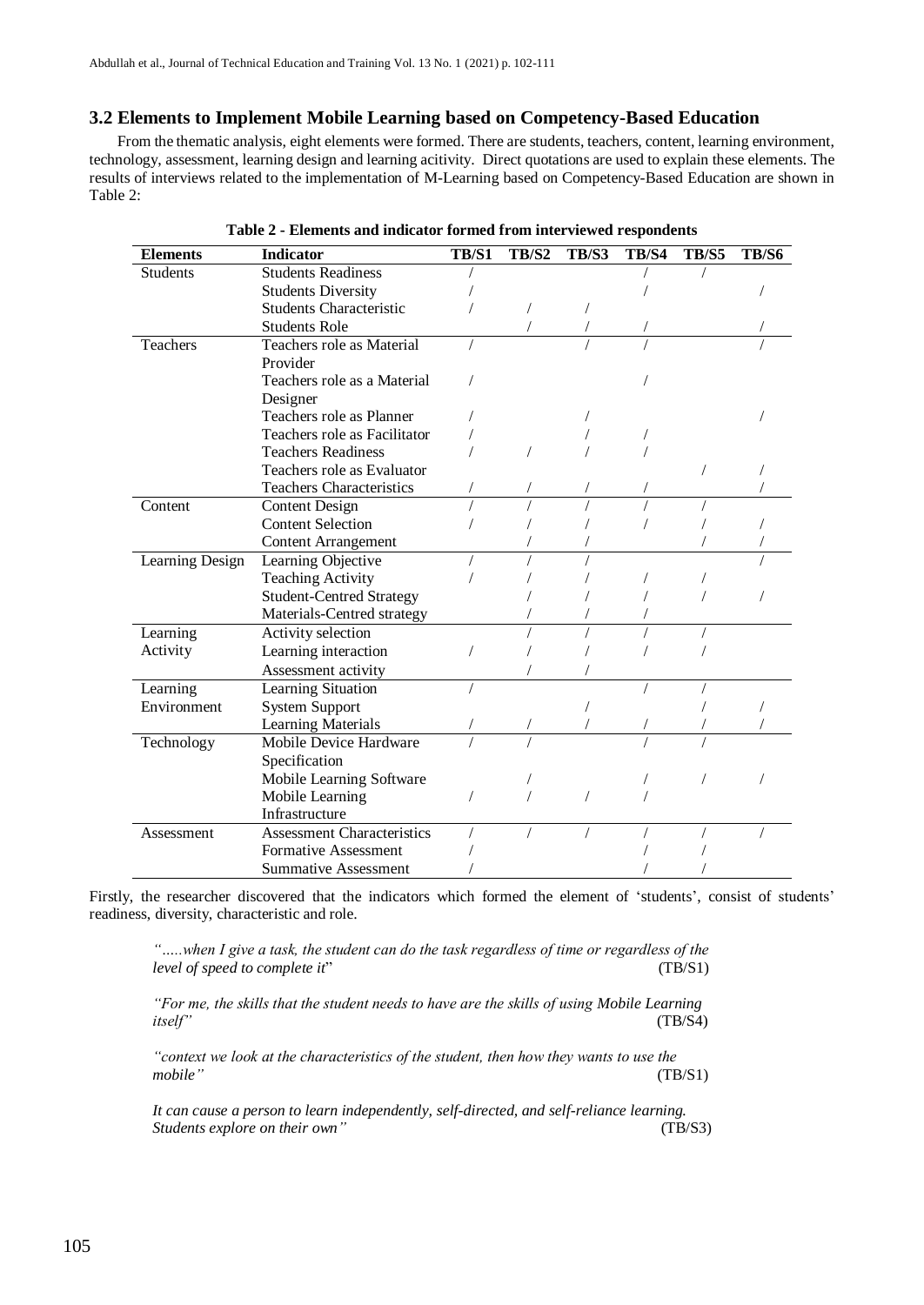Secondly, the indicators which formed the element of 'teachers', consist of teachers' role as material provider, material designer, planner, facilitator, evaluator, teachers' readiness and characteristics.

| "The teacher has to provide materials that support him for this self-learning."                  |         |
|--------------------------------------------------------------------------------------------------|---------|
|                                                                                                  | (TB/S4) |
| "Teachers can be content developers. If the teacher has the expertise, he can do<br>everything." | (TB/S1) |
| " may need to create a task for students for how many hours of context hour for                  |         |
| this self-directed learning."                                                                    | (TB/S6) |
| "In terms of instructor he must equip himself with ICT, more literate with ICT.                  |         |
| Instructors have to explore no matter what age you are."                                         | (TB/S2) |
| "teachers can also ask students to update progress at each level. Maybe the                      |         |
| student has followed the learning in the workshop, he needs to update his project                |         |
| through mobile"                                                                                  | (TB/S5) |

Apart from 'students' and 'teachers', 'content' is also an acquired element. Indicators for 'content' element are Content Design, Content Selection and Content Arrangement.

| "we focus on content as a whole. in terms of learning outcome, student<br>learning time and assessment."                                                                     | (TB/S1) |
|------------------------------------------------------------------------------------------------------------------------------------------------------------------------------|---------|
| "Learning materials must be user friendly"                                                                                                                                   | (TB/S4) |
| "So to create a real learning situation atmosphere, teachers need to bring<br>that mood. That means if the picture, the real picture, if the video, the real event." (TB/S4) |         |

*"the competency steps shown must be clear, steps 1 steps 2, steps 3".* (TB/S2)

Next, 'learning design' element is represented by learning objective, teaching activity, Student-Centred Strategy and Materials-Centred Strategy.

| "The teacher must understand what the learning outcome $(LO)$ is. So<br>interactive materials are given, which can increase knowledge. The strategy<br>for teaching must depend on LO. teacher knowledge, that's what matters." | (TB/S1) |
|---------------------------------------------------------------------------------------------------------------------------------------------------------------------------------------------------------------------------------|---------|
| "In terms of delivery, the teacher's instructions have to be one by one. The<br>teacher shows the students how to work one by one."                                                                                             | (TB/S2) |
| "The principle of this mastery is to ensure that the student masters some<br>knowledge before learn other knowledge. That is one of the good things we<br>can control with this mobile"                                         | (TB/S1) |
| " can include lectures, tutorials, practical, include demonstration videos,<br>can be for tests and exams."                                                                                                                     | (TB/S3) |

'Learning activity' is also formed from the analysis. The indicators for 'learning activity' are the criteria of activity selection, learning interaction, and assessment activity.

| <i>"teacher can use Mobile Learning to teach students, give materials through</i><br>E-Learning platform before or after the students do projects. So it's like a complement." |         |
|--------------------------------------------------------------------------------------------------------------------------------------------------------------------------------|---------|
|                                                                                                                                                                                | (TB/S3) |
| ", group discussion using mobile,"                                                                                                                                             | (TB/S4) |
| "Through the assignment given, meaning the content in the assignment, maybe<br>students can explore on their own"                                                              | (TB/S2) |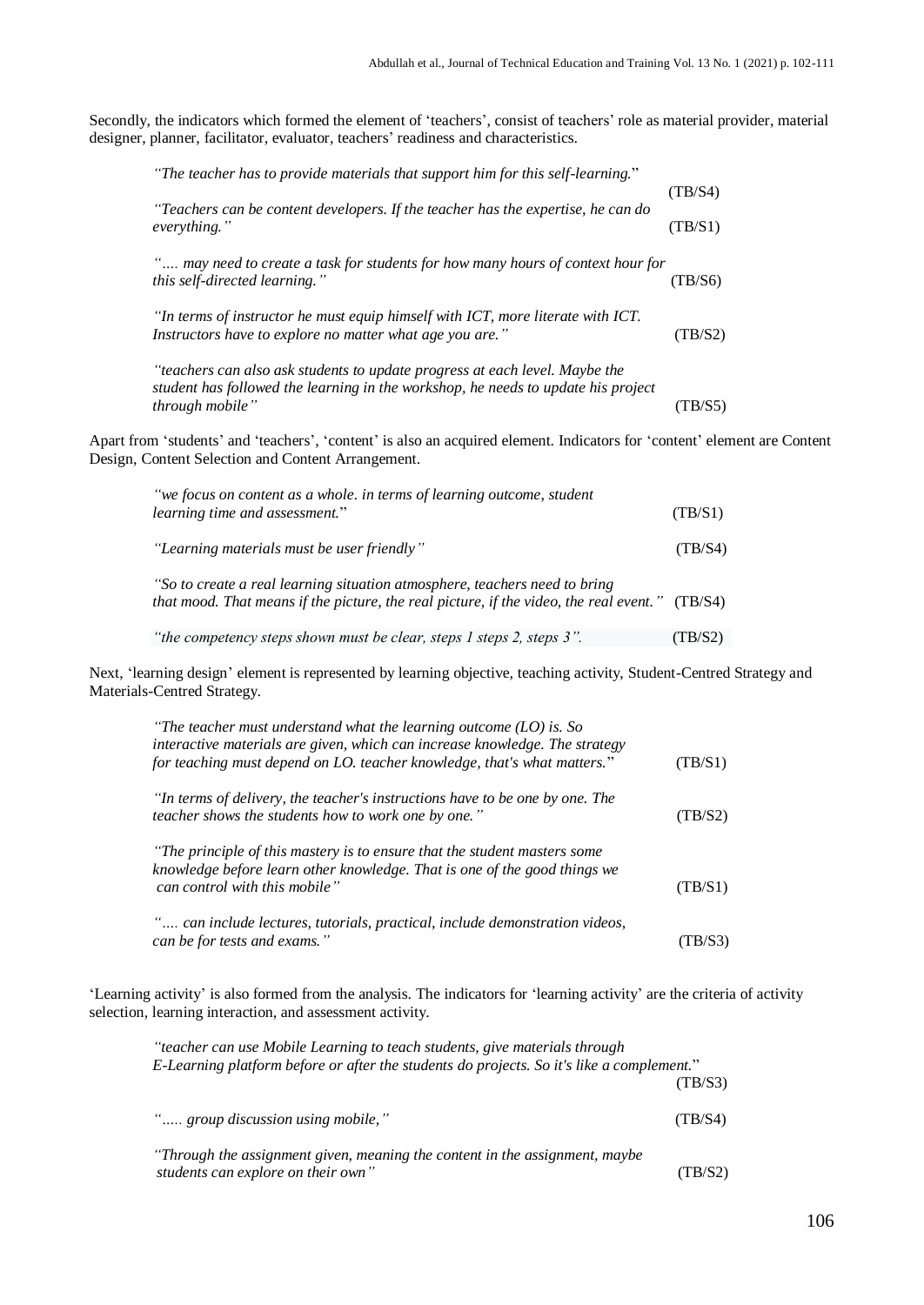| "All lecture notes can be given, the assessment, then you can ask the students to |         |
|-----------------------------------------------------------------------------------|---------|
| submit, after that, you can also share the score, students can look and so on."   | (TB/S3) |

Learning situation, system support and learning material indicator formed 'learning environment' element.

| "You also need to look at the environment to make E-Learning. It means more<br>to the ability. I mean in terms of materials there is no problem, facilities, |         |
|--------------------------------------------------------------------------------------------------------------------------------------------------------------|---------|
| access right."                                                                                                                                               | (TB/S3) |
| "in terms of the theory class, the instructor can show the video and so on.                                                                                  |         |
| they have to come to the real situation."                                                                                                                    | (TB/S2) |

In addition, 'technology' is an important element to implement Mobile Learning. The indicators for this element are hardware specification, Mobile Learning software and Mobile Learning infrastructure.

| "In terms of smartphone specs, RAM is big, space is a lot, memory is big,<br>internet speed is good," | (TB/S2) |
|-------------------------------------------------------------------------------------------------------|---------|
| "since its mobile I recommend when you develop it, it is open source,<br>easy to access"              | (TB/S6) |
| "as long as they have devices and networking. They have an internet network<br>and so on."            | (TB/S2) |

Lastly, 'assessment' element was formed according to its indicator which are assessment characteristics and type of assessment (formative and summative assessment).

| "the assessments are usually people go through simple quizzes, it is like a<br>part of reinforcement, reinforcement of learning. Probably can use a lot of<br>gamification tools. There are many tools."        | (TB/S2) |
|-----------------------------------------------------------------------------------------------------------------------------------------------------------------------------------------------------------------|---------|
| "If formative assessment, we can use questions and answers, objective questions,<br>matching, that is one of the formatives. This formative means we measure from<br>every little content we learn, we measure" | (TB/S4) |
| "Usually we use the exam. Online exam is suitable, it can be implemented. Written<br>assessment is possible, even objective is possible. I can feel that there is no                                            |         |

*problem with online evaluation. Other than that, interviews, oral online."* (TB/S2)





**Fig. 1 - The elements of mobile learning implementation based on competency-based**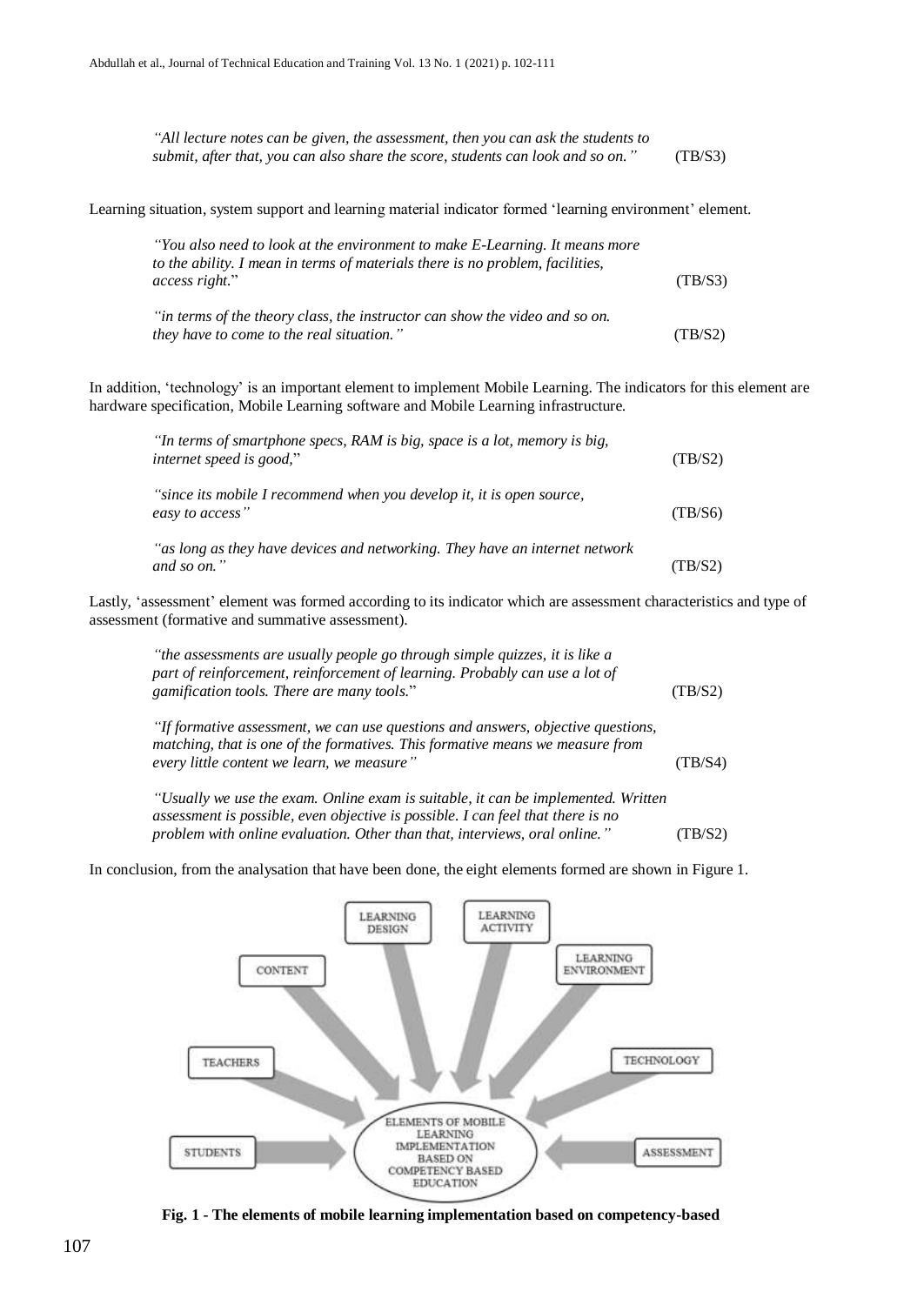#### **4. Discussion**

In this study, the findings show that there are eight elements acquired to implement Mobile Learning based on Competency-Based Education. The eight elements are (1) students(2) teachers(3) content (4) learning design (5) learning activities (6) learning environment (7) technology and (8) assessment elements. These eight elements can be used as a guide to improve the quality of teaching skills and learning process through the integration of mobile technology. The results show that students are one of the elements to implement M-Learning. Students are more knowledgeable about these high-tech devices such as smartphone and use them in everyday life (Mahazir, Norazah, Ridzwan, & Rosseni, 2013). According to research findings, it has been found that the roles of the students to implement Mobile Learning are to be able to be self-responsible on the task given, able to access information, learning at their own pace, discover their preferred learning style, explore new information independently through web, sharing information with teachers and friends, and keep track their progress. Students must be prepared and wise to adapt and master the learning well at their own pace to improve the competencies. This is because, student is individually different and unique. According to Ayonmike, Okwelle, et al., (2014), CBE program involves students who learn at their own pace and organize their own learning methods to achieve learning objectives.

A good TVET program depends on the teacher's skills in delivering the training. The learning objectives can be achieved depending on the way the teacher presents and teaches. To implement M-Learning, the teachers need to be creative in diversifying approaches in teaching, develop the learning materials and plan learning activities which are suitable to be delivered by using mobile device. Hence, teachers need to improve the ICT pedagogy in teaching and learning. With the availability of advanced online learning technology, teachers need to provide authentic learning experiences in a domain of competence to transmit knowledge (Chu, Nnam, & Faizefu, 2018). The TVET contents and curriculum must engage effectively between training and the real world of work (Maina et al., 2016). Supporting teachers' role with technology could be a potential solution of the issues related to the lack of skilled teachers (Yasak & Alias, 2015). In addition, the content design on the M-Learning must be in line with the learning objectives, learning activities and forms of assessment that can be done using mobile equipment.

The findings of the study also found that M-Learning design is an important element that must be present. The M-Learning design must be able to provide students with experiences regarding real work situations. This is because, through the learning experience, students can develop planning, organizing, interpersonal and problem solving skills as well as technical competencies (Anane, 2013). The planned M-Learning activities will be formed, based on the learning environment. As we know, among the benefits of M-Learning is to provide an opportunity for students to stay involved in their learning environments that cannot be obtained through static technology devices such as desktop computers. Solvberg and Rismark (2012) stated that the learning activities that students follow occur in three learning environment, namely attending classes, activities inside the school and activities outside the school. So, the students' role for each of these learning spaces are different and it depends on how students worked with the learning materials, interaction between students, the way the students use mobile technology. Therefore, to enable M-Learning to be implemented effectively, an environment that supports M-Learning needs to be addressed.

In terms of technology, smartphone is most suitable to use as a medium in M-Learning. According to Abd Rahman and Mohd Hashim (2011a), smartphones are a combination of mobile phones and PDAs. This phone uses Symbian software, Windows Mobile and other mobile software. It is also equipped with internet access and capable of supporting multimedia applications. Through these advantages, the interface of M-Learning system smartphones is able to display graphics or icons that has a positive impact on TVET students. This is because, TVET students have tendency to remember things in visual rather than verbal (Azmi et al., 2017). The smartphone also has certain features such as its smaller size and lighter than a laptop, making it easier for users to carry it at all times to allow the learning to happen at any time and wherever the location is (Jamilluddin, Rahman, & Razali, 2017). In addition, smartphones have functions such as internet connection, multimedia messages, information storage, and showing failed files and audio (Alhassan, 2016).

Mobile technologies which are integrated in course activities led to assessment. Apart from learning design, assessment is also considered as an important element. It is important for student engagement and successful educational outcomes. It also improves their learning performance and achievement (Sulisworo & Toifur, 2016). Therefore, various forms of assessment can be implemented to implement M-Learning assessment based on Competency-Based Education. Among them are online quizzes, reports, exams, presentations, online discussions and folio. Competencies demonstrated by students are measured by Standards Reference consisting of performance standards (academic), and competency (vocational) (Rahman et al., 2014). Competency assessment includes determine the purpose of the assessment clearly, using appropriate approaches to gather evidence of competency, interpreting and conclude the competencies demonstrated, record and report competencies to relevant stakeholders (Mukhtar & Ahmad, 2015).

#### **5. Conclusion**

In conclusion, based on the findings, there are 8 vital elements to implement Mobile Learning based on Competency-Based Education. The elements are (1) students (2) teachers (3) content (4) learning design (5) learning activities (6) learning environment (7) technology and (8) assessment. This element that has been explored can be considered to signify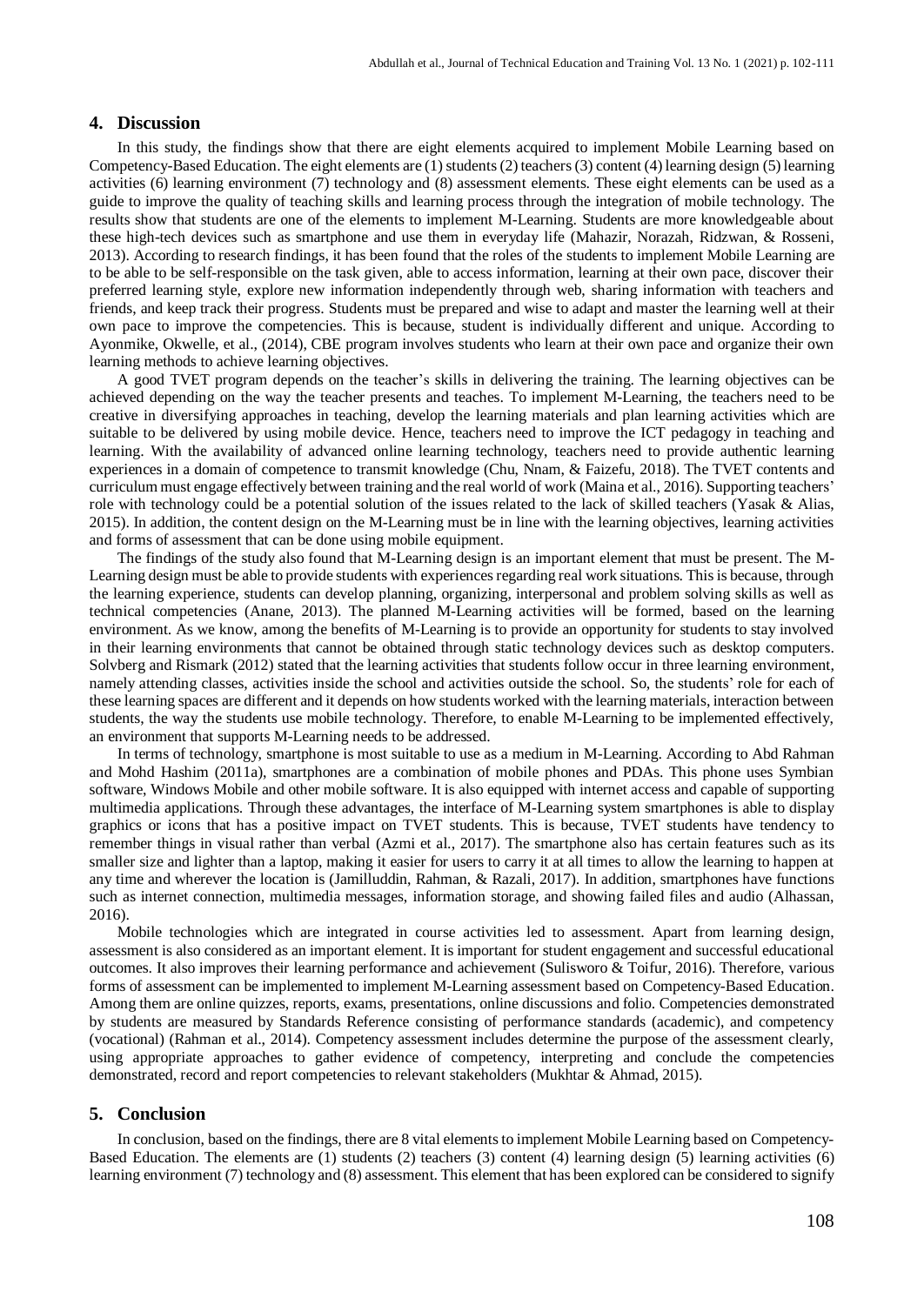the importance of context when designing mobile learning for enhance student's competency. Overall, the researcher believes that this study can contribute to the field of TVET where the elements can enhance the quality of the teaching and learning delivery system and leads to produce high skilled workers. The proposed M-learning elements is to help TVET instructors in teaching and learning process using competency-based education approach. Traditional TVET delivery teaching faced in constraints in terms of face problems in terms of cost, real-time explanation and demonstration that cause a lot of time, provide real work situation, limited working space and no feedback interaction between teachers and students throughout a lesson. Hence, all stakeholders including the government, service providers, instructional designers, teachers and students need to give their commitment to ensure it is successfully implemented. The researchers hope that the findings of this study can benefit other researchers as well as educators who are interested in conducting further research related to M-Learning with technical and vocational scope in Malaysia.

#### **Acknowledgement**

The authors would like thank the Division of Scholarships and Financing, Ministry of Education Malaysia and Universiti Teknologi Malaysia for making possible the completion of this study and publication of this article.

#### **References**

Abd Rahman, R., & Mohd Hashim, M. H. (2011a). M-Pembelajaran dalam Pendidikan Teknik dan Vokasional (PTV) Di Malaysia. *Persidangan Kebangsaan Penyelidikan Dan Inovasi Dalam Pendidikan Dan Latihan Teknik Vokasional*, 1–11

Abd Rahman, R., & Mohd Hashim, M. H. (2011b). Mobile Learning in Malaysia Technical and Vocational Education (TVE): A Qualitative Case Study. In *International Conference on Teaching and Learning in Higher Education (ICTLHE 2011)*

Alhassan, R. (2016). Mobile Learning as a Method of Ubiquitous Learning: Students' Attitudes, Readiness, and Possible Barriers to Implementation in Higher Education. *Journal of Education and Learning*, *5*(1), 176. https://doi.org/10.5539/jel.v5n1p176

Anane, C. A. (2013). Competency Based Training : Quality Delivery For Technical And Vocational Education And Training ( TVET ) Institutions. *Educational Research International*, *2*(2), 117–127. https://doi.org/10.1007/s13398-014- 0173-7.2

Ayonmike, C. S., Okwelle, P. C., & Okeke, B. C. (2014). Competency Based Education and Training in Technical Vocational Education: Implication for Sustainable National Security and Development. *Journal of Educational Policy and Entrepreneurial Research*, *1*(2), 290–300

Azmi, S., Mat Noor, S. F., & Mohamed, H. (2017). A Proposed Model of M-Learning for Technical and Vocational Education Training (TVET) Students. *Journal of Theoretical and Applied Information Technology*, *95*(12), 2803–2813

Berliner, D. C. (2004). Describing the behavior and documenting the accomplishments of expert teachers. *Bulletin of Science, Technology and Society*, *24*(3), 200–212. https://doi.org/10.1177/0270467604265535

Chu, A. M., Nnam, K. I., & Faizefu, A. R. (2018). The Competency Based Curriculum Implementation: Appraisal from the Perspective of Teachers use of Resources. *International Journal of Trend in Scientific Research and Development*, *Volume*-*2*(Issue-4), 2278–2288. https://doi.org/10.31142/ijtsrd15646

Cohen, L., Manion, L., & Morrison, K. (2018). *Research Method in Education* (8th ed.). New York: Routledge

Creswell, J. W. (2012). *Educational Research: Planning, Conducting and Evaluating Quantitative and Qualitative Research* (4th editio). Boston: Pearson Education Inc

DeiBinger, T. (2005). *Structures and Functions of Competence-based Education and Training (CBET)*

Etikan, I. (2017). Sampling and Sampling Methods. *Biometrics & Biostatistics International Journal*, *5*(6), 215–217. https://doi.org/10.15406/bbij.2017.05.00149

Guthrie, H., Harris, R., Simons, M., & Karmel, T. (2009). Teaching for Technical and Vocational Education and Training (TVET). *International Handbook of Research on Teachers and Teaching*, 851–863. https://doi.org/10.1007/978-0-387- 73317-3\_55

Hamzah, M. (2016). M-Pembelajaran : Era Baru Dalam. In *Seminar TVE'06* (pp. 150–155). Retrieved from https://www.researchgate.net/publication/259529060\_M PEMBELAJARAN\_ERA\_BARU\_DALAM\_PEMBELAJARAN

Harteis, C., Gruber, H., & Hertramph, H. (2010). How epistemic beliefs influence e-learning in daily work-life. *Journal*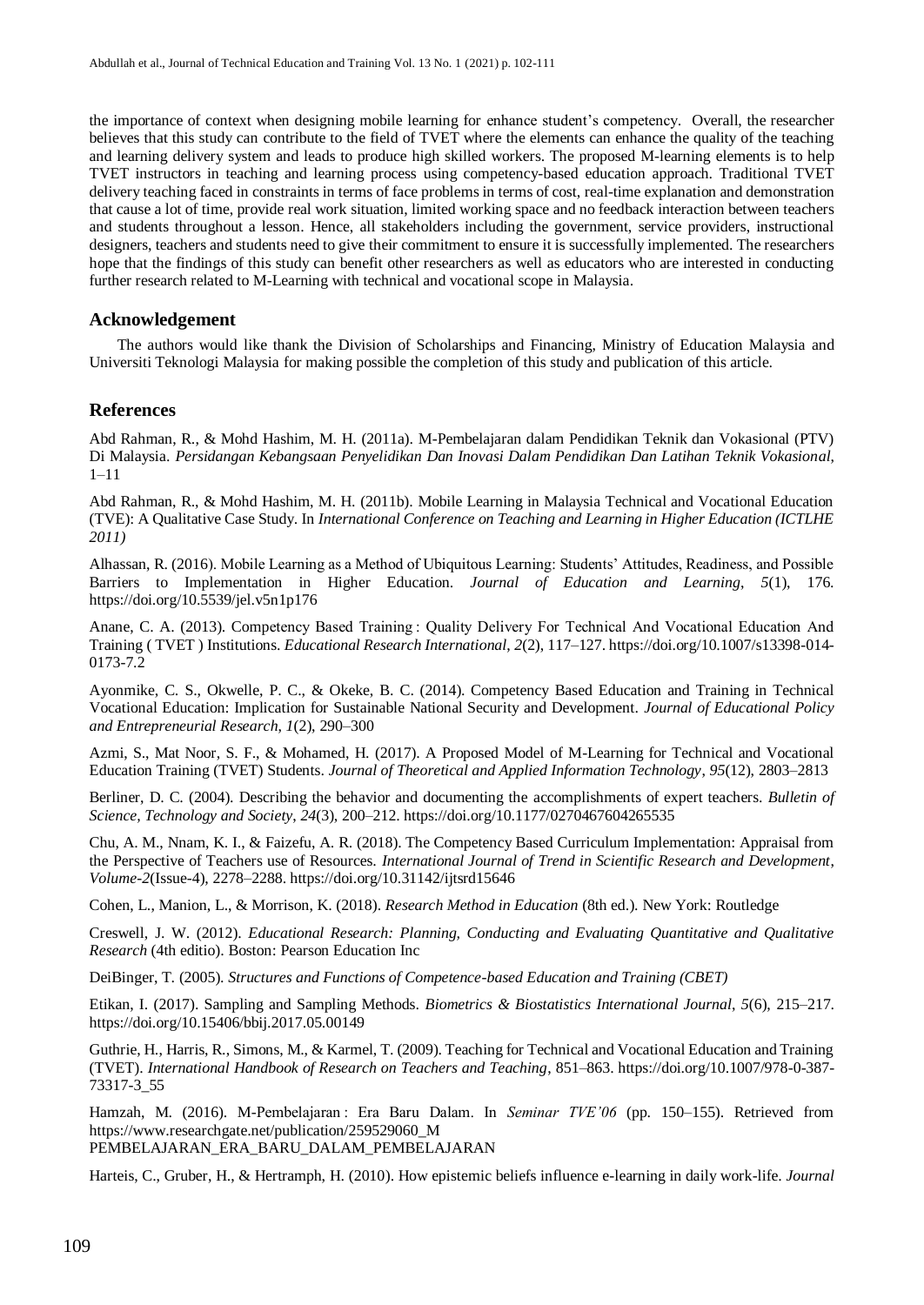*of Educational Technology and Society*, *13*(3), 201–211

Hassan, M. K. N., Ibrahim, A. B., & Yaakub, M. N. (2018). Analisis Fuzzy Delphi Terhadap Konstruk Utama Model Pengajaran e-Tvet Bagi Kursus Mekanikal dan Pembuatan di Kolej Vokasional. *Journal of Information System and Technology Management*, *3*(10), 20–33

Holzinger, A., Nischelwitzer, A., & Meisenberger, M. (2005). Mobile Phones as A Challenge For M-Learning: Examples for Mobile Interactive Learning Objects (MILOs). In *Third IEEE International Conference on Pervasive Computing and Communications Workshops (PerCom 2005 Workshops)*. https://doi.org/10.1109/PERCOMW.2005.59

Irwan Mahazir, I., Norazah, M. N., Rosseni, D., Azwin Arif, A. R., & Ridzwan, C. R. (2015). Design and Development Performance-based into Mobile Learning for TVET. *Procedia - Social and Behavioral Sciences*, *174*, 1764–1770. https://doi.org/10.1016/j.sbspro.2015.01.835

Ismail, M. E., Hamzah, N., Ariffin, A., Ismail, I. M., Daud, K. A. M., Utami, P., & Khairudin, M. (2018). The Acceptance of MOOC Among TVET Students in Higher Education: An Observation. *Jurnal Pendidikan Teknologi Dan Kejuruan*, *15*(2), 213–221. https://doi.org/10.23887/jptk-undiksha.v15i2.14183

Jamilluddin, N. A., Rahman, M. J. A., & Razali, N. A. (2017). Pengadaptasian "E-Learning" kepada "M-Learning" dalam Teknologi Pendidikan. In *Proceeding Seminar Perantau ke-VII* (pp. 572–580). Bangi: Fakulti Pendidikan Universiti Kebangsaan Malaysia

Kanyonga, L., Mtana, N., & Wendt, H. (2019). Implementation of competence-based curriculum in technical colleges : The case of Arusha City , Tanzania. *International Journal of Vocational and Technical Education*, *11*(1), 1–20. https://doi.org/10.5897/IJVTE2018.0262

Khamsang, S., Methapatara, P., & Sintanakul, T. (2018). The development of competency-based training course on expert coaching for senior vocational teachers in Laos. In *Proceedings of 2018 5th International Conference on Business and Industrial Research: Smart Technology for Next Generation of Information, Engineering, Business and Social Science, ICBIR 2018* (pp. 555–560). IEEE. https://doi.org/10.1109/ICBIR.2018.8391260

Kiadese, A. L. (2011). An assesment of the teaching effectiveness of prevocational subjects teachers in Ogun State Nigeria. *International Journal of Vocational and Technical Education*, *3*(1), 5–8

Mahazir, I., Norazah, M. N., Ridzwan, C. R., & Rosseni, D. (2013). The Acceptance of AutoCAD Student for Polytechnic on Mobile Learning. *Procedia - Social and Behavioral Sciences*, *102*, 169–176. https://doi.org/10.1016/j.sbspro.2013.10.730

Maina, T. M., Kahando, D. M., & Maina, C. M. (2016). Curriculum Content Relevancy in Integration of ICTs in Kenya TVET Institutions in Readiness to Industry Needs. *International Journal of Secondary Education*, *4*(6), 58–64. https://doi.org/10.11648/j.ijsedu.20160406.11

Majid, M. A. A., Othman, M., Mohamad, S. F., Lim, S. A. H., & Yusof, A. (2017). Piloting for Interviews in Qualitative Research: Operationalization and Lessons Learnt. *International Journal of Academic Research in Business and Social Sciences*, *7*(4). https://doi.org/10.6007/ijarbss/v7-i4/2916

Manap, N., Hassan, N. S., & Syahrom, N. S. (2017). Preparation of vocational college graduates as skilled workforce in the local construction industry. *Journal of Technical Education and Training*, *9*(2), 69–80

Merriam, S. B. (2009). *Qualitative Reasearch A Guide to Design and Implementation*. *Jossey-Bass*. San Franciso

Mukhtar, M. I., & Ahmad, J. (2015). Assessment for Learning: Practice in TVET. *Procedia - Social and Behavioral Sciences*, *204*(November 2014), 119–126. https://doi.org/10.1016/j.sbspro.2015.08.124

Neuman, W. L. (2014). *Social Research Methods: Qualitative and Quantitative Approaches* (7th ed.). Edinburg Gate: Pearson Prentice Hall

Othman Lebar. (2018). *Penyelidikan Kualitatif: Pengenalan Kepada Teori dan Metode* (Edisi Kedu). Tanjung Malim: Penerbit Universiti Pendidikan Sultan Idris

Rahman, A. A., Hanafi, N. M., Mukhtar, M. I., & Ahmad, J. (2014). Assessment Practices for Competency based Education and Training in Vocational College, Malaysia. *Procedia - Social and Behavioral Sciences*, *112*, 1070–1076. https://doi.org/10.1016/j.sbspro.2014.01.1271

Ryan, F., Coughlan, M., & Cronin, P. (2009). Interviewing in qualitative research: The one-to-one interview. *International Journal of Therapy and Rehabilitation*, *16*(6), 309–314. https://doi.org/10.12968/ijtr.2009.16.6.42433

Saleem, T. A. (2011). Mobile learning technology: A new step in e-learning. *Journal of Theoretical and Applied Information Technology*, *34*(2), 125–137